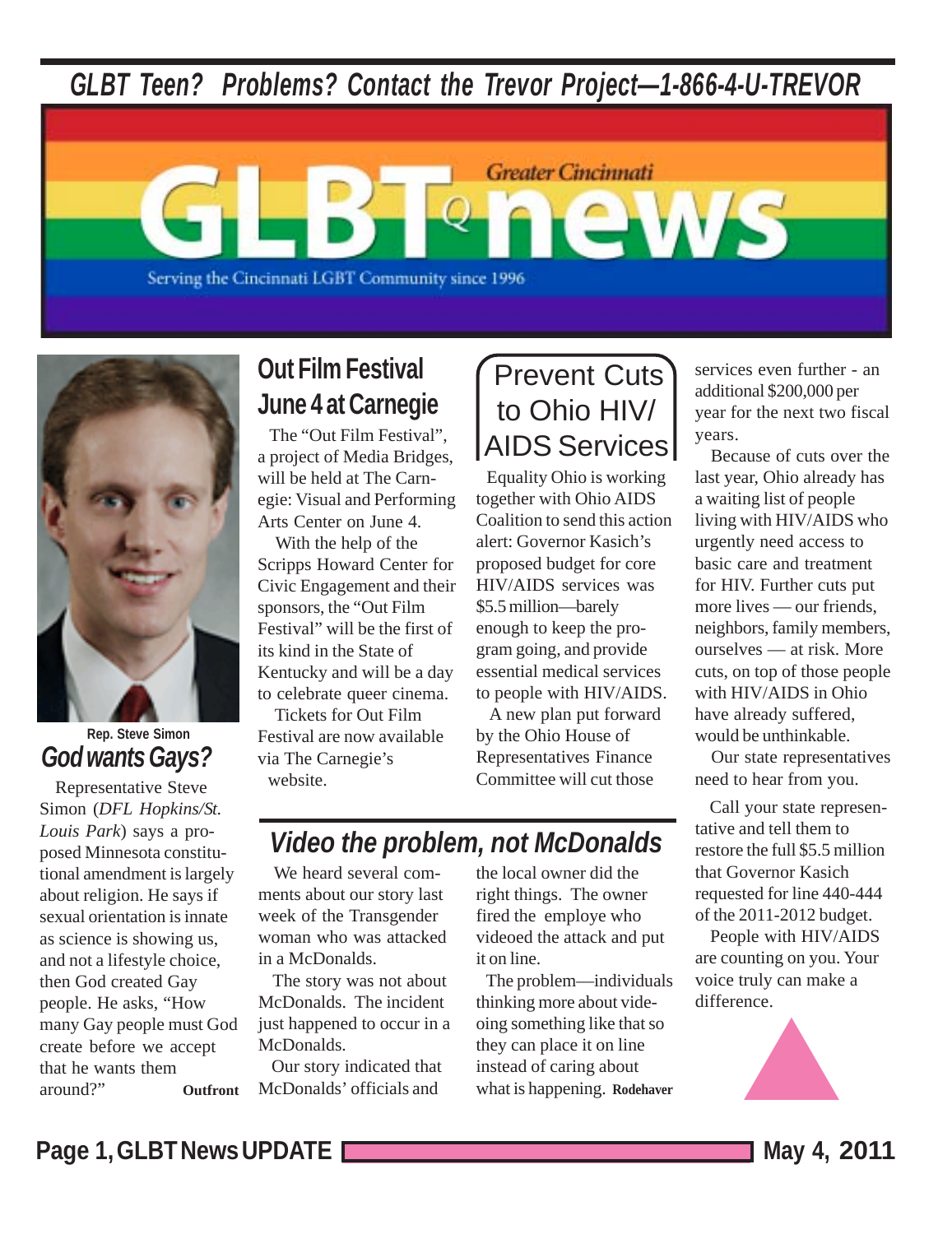#### Page 2-GLBT NEWS UPDATE



*Custom maid service; Free phone estimates. Guaranteed,*

Members of our congregation:

Gay, Lesbian, Black, Straight, Atheist, White, Buddhist, Christian or Agnostic

www.thegatheringcincinnati.org/ A United Church of Christ Congregation 1431 Main St - Over the Rhine







### **PFLAG Cincinnati**

**Meetings on 2<sup>nd</sup> Tuesdays 7:00 - 9:30 p.m. at Mt. Auburn Presbyterian Church http://www.pflagcinci.org/ info@pflagcinci.org (513) 721-7900**

# *Sign up to help Equality Ohio*

 As you know, these are tough times for non-profit organizations and that includes Equality Ohio *(EO*). That's why, this May, EO is trying a little something new to raise money for their work.

 They've joined a group of progressive organizations to jointly compete in an online fundraising opportunity called "Pepsi Refresh Everything".

 While they ordinarily steer clear of contests like this, Pepsi is giving away some serious money and they think they have a great shot at winning.

In fact, this strategy





**David King Account Executive** 

1920 Losantiville Avenue Cincinnati Ohio 45237

513-351-9100 513-351-4630 Fax dking@nceext.com www.aceext.com

helped win more than \$1,600,000 for 35 groups so far and now Equality Ohio is joining the effort to do the same thing in May.

 That's where they need your help.

 Rather than asking you to donate money, They're asking that you to sign-up to be a daily voter (*http:// www.the-progressiveslate.com/may/signup.php- ?name=equalityohio)* for Equality Ohio in May.

 As a daily voter, you'll receive a short e.mail each morning in the month of May with a link where you can go and cast five votes each day for all the organizations on the Progressive Slate (*that's what they're calling all of their groups working together*).

 They will know by the end of the month whether they won or not.

 Working with the other organizations on the slate, they're hoping to build a group of several thousand daily voters—can you sign up now to help them win?

 This money will make a big difference for their work this year.

 Please join Equality Ohio and their progressive partners for this opportunity to make an impact in all their communities. *See Equality, Page 3, Col. 1*